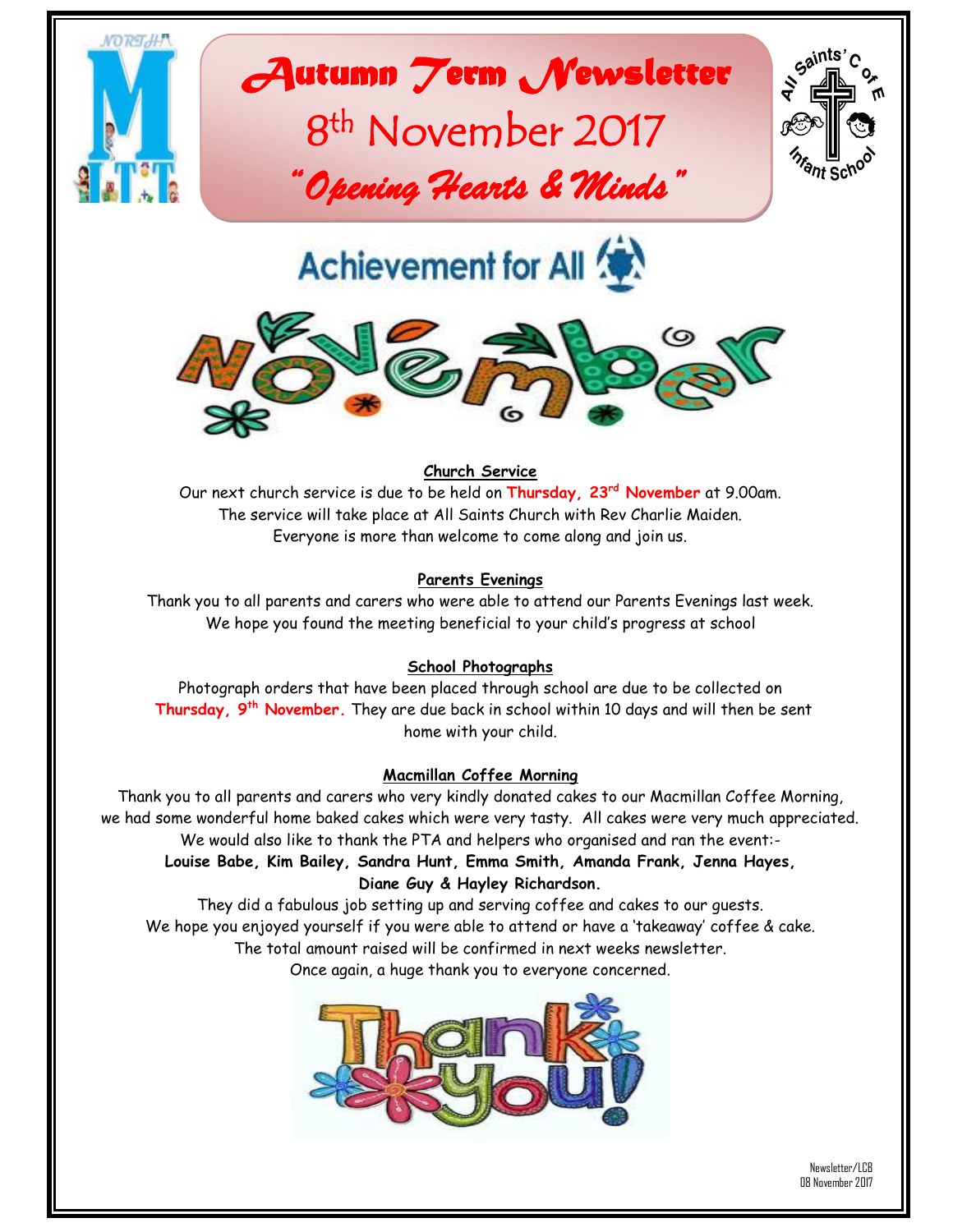#### **Non-Uniform Day – Friday, 10th November**

Children can come to school on **Friday, 10th November** in **non-uniform.** We would appreciate a donation of a **non-perishable item of food** for the Christmas Food Hamper we are making up for the raffle at the Christmas Fair. Items can include tins of soup, beans, rice pudding etc, packets of food ie: pasta, rice, sauces etc, biscuits, drinking chocolate, tea bags, sachets of coffee, boxes of chocolates, jams and pickles etc. Please hand your donations in at the school office. Thank you very much.

#### **Stop Smoking Clinic**

Solutions4Health, in conjunction with Notts County Council, are running a 'Stop Smoking' clinic on **Tuesday mornings from 9.30am to 11.30am** at All Saints Centre. For more information or to book an appointment please call the free number **0800 246 5343**.

#### **Be a Chorister for a Day at Southwell Minster**

Southwell Minster are hosting 'Be a Chorister for a Day' on **Saturday, 11th November** from **2.00pm to 6.30pm** for children aged between 6-9 years. During the **free** afternoon, you can: Sing with the Cathedral Choir, Try on some robes, See a film about the choir, Have afternoon tea and a chat with the current Choristers and Discover why being a Chorister is such an amazing experience. Contact Paul Provost on [rectorchoir@southwellminster.org.uk](mailto:rectorchoir@southwellminster.org.uk) for more information or Visit their website at [www.southwellminster.org.](http://www.southwellminster.org/)



#### **Christmas Fair**

We are holding our Christmas Fair on **Thursday, 30th November** at school from 3.10pm to 5.00pm. Everyone is more than welcome to come along and join in the fun.

There will be lots of crafts, fun, games and stalls, including:-

Sweet Tree Draw, Face Painting, Bauble Game, Refreshments, Popcorn, Jar Tombola, Bottle Hoopla, Snowmen Tea Lights, Reindeer Food, Name the Bear and also a visit from Santa Claus, along with lots more. If you are able to volunteer your help please let either the school office or a member of the PTA know.

**-o0o-**

We are looking for donations of any of the following if you are able to spare them:- Raffle prizes and tombola items ie: toiletries, candles, books, games, jigsaw puzzles, soft toys, wine, chocolates, biscuits etc.

Any size of **full & unopened** bottles for the Bottle Hoopla game ie: bubble bath, tomato sauce, wine, soft drink bottles, vinegar, vegetable oil and any other types of bottles you can think of. Also, any unwanted teddy bears in good condition are required for two of the games we are doing.

Thank you very much for your support and co-operation.

Newsletter/LCB 08 November 2017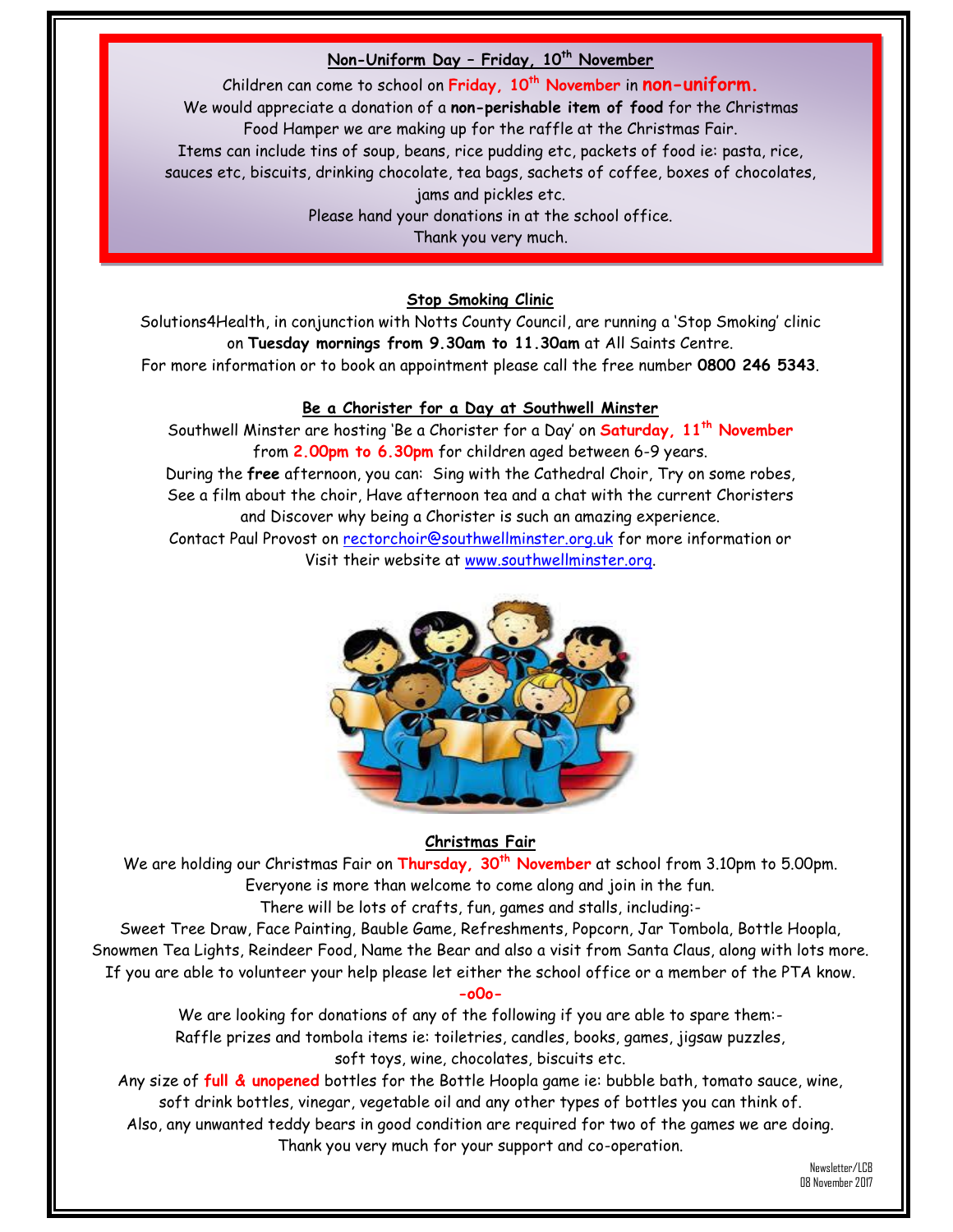#### **University of Nottingham Trip – Year 2**

The children in **Year 2** are participating in a Discovery Day at the University of Nottingham on **Monday, 27th November 2017.**

Children will be taken by coach to the university and then spend the morning taking part in fun activities like a treasure hunt and speaking to current students to find out about their experience at a university.

They will then return to have a packed lunch provided by school.

**There will be no charge for this trip.**

**After School Clubs**

**The Zone – Years 1 & 2 ONLY**

The Zone is on tomorrow, **Thursday, 9 th November. The children will be participating in a 'Spooky Walk' so please ensure they have warm clothing, hats and gloves, appropriate footwear and also a torch.**

Children can be collected as usual at 4.30pm.

Please ensure you have paid for your child's place prior to their attendance.

# **Mathletics After School Club – Years 1 & 2 ONLY**

Mathletics is being held tonight, **Wednesday, 8 th November** from 3.10pm to 4.00pm.

**Recorder Club – Year 2 ONLY**

Recorder Club for Year 2's is on **Friday, 10th November** at **3.10pm – 4.00pm.**

# **Christmas Pantomime – Whole School**

As you will be aware, our children are going to Derby Arena on **Wednesday, 6th December 2017**. The cost of the trip is £15.00 which has been subsidised by school. The children will be having a packed lunch which is being provided by school. Please can you return your tear off slip with either your deposit of **£5.00** or full payment of **£15.00** to school at your earliest convenience. **The deadline for final payments is Friday, 25th November 2017.** If you would like to pay by instalments please speak to Mrs Benham in the school office and this can be arranged for you.

**Menu Changes – NCC Themed Dinners** Just to remind you that on **Friday, 10th November** the children will be having a **Remembrance Day** menu as follows:- Nottinghamshire sausage & gravy with mashed potatoes, sliced carrots & garden peas.

Poppy cookie & milkshake.

# **White Post Farm Trip – Whole School**

A whole school trip has been arranged as part of the current curriculum to take the children to White Post Farm on **Wednesday, 29th November** for the day.

Please can you return your tear off slip with either your deposit of **£5.00** or

full payment of **£12.50** to school at your earliest convenience.

**The deadline for final payments is Friday, 17th November 2017.**

You are more than welcome to pay by weekly instalments if this helps you with payments.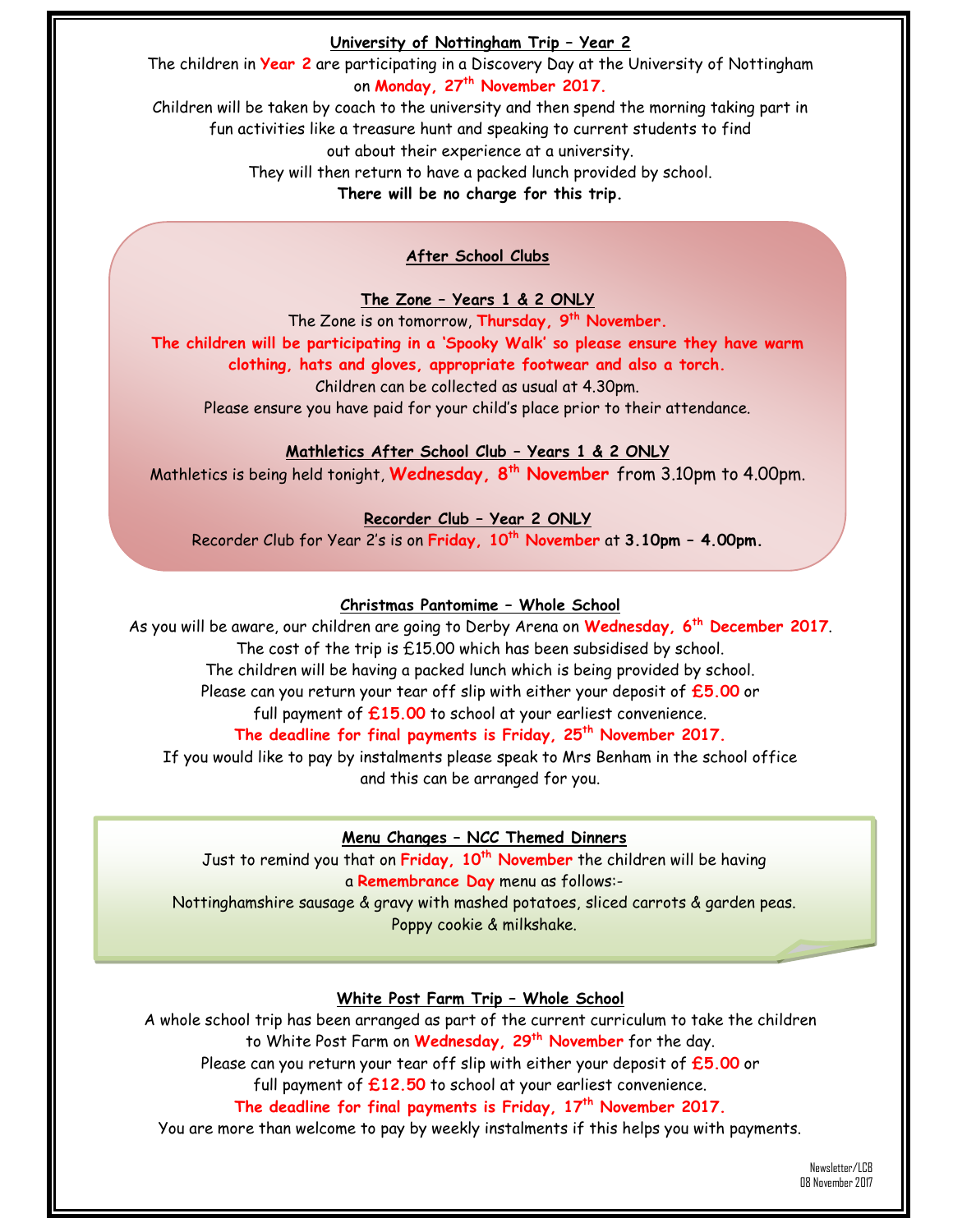# **Reception Year – Library Visit**

The children in Reception year will be visiting Huthwaite Library on **Monday, 13th November**. Please ensure you have sent a copy of your child's library card or completed a membership application form for us to take. Unfortunately, if your child doesn't have a library membership it will mean they will be unable to borrow any library books. Membership application forms are available from the School Office, please see Mrs Benham.

#### **All Saints Church Christmas Fair**

All Saints Church will be hosting their Christmas Fair on **Saturday, 25th November** from **11.00am to 2.00pm** in the All Saints Centre. There will be a Christmas hamper raffle, Tombola, Raffles, Toys, Sweets, Bric-a-Brac, Christmas gifts, Children's craft additivities, Home-made cakes, Jams, Pickles, lunches & refreshments and of course, Santa!

#### **Children in Need Sponsored Ramble**

The whole school will be going to Brierley Forest on **Friday, 17th November** to raise funds for Children in Need. You will have recently received a letter with full details along with a sponsorship form to raise money for Children in Need.

If any parents/carers wish to participate in the ramble, please meet in the school playground on the Friday morning between 9.25 to 9.30am, ready to leave at **9.30am**.

Children will need to wear sensible clothing ie: jeans/tracksuit bottoms and wellies/trainers.

Please ensure they have warm clothing, hats, gloves and scarves etc.

They will return to school for their cooked lunch.

If you wish to buy children a Pudsey Bear beanie hat, they are available online for £6.00 and all proceeds go to Children in Need. Visit their website: **https://www.bbcchildreninneedshop.co.uk/** Please can children return their sponsorship form and money to school by **Friday, 24th November.** Many thanks for your co-operation and kind support.



# **Anti-Bullying Week**

It is national Anti-Bullying Week from **Monday, 13th to Friday, 17th November.** Children will participate in various themed activities throughout the week to support this valuable campaign. Our Anti-Bullying Champions, **Lacey and Connor** have been working hard on a 'design a poster' competition. Children are to design a poster as part of the theme. A winner will be picked from each class. All entries need to be in the office by **Friday, 17th November** and winners will be announced on **Monday, 20th November**. Good luck to everyone entering the competition.

#### **Donations Required**

We would appreciate donations of the following items for the children:- For outside play, we would like **dressing up items** for the children to use ie: Hats, wigs, cloaks, helmets, feather boa's etc. Also for outside play, for the **woodwork table**, we would like off cuts of wood for children to play with. Thank you so much if you help with either of these requests.

> Newsletter/LCB 08 November 2017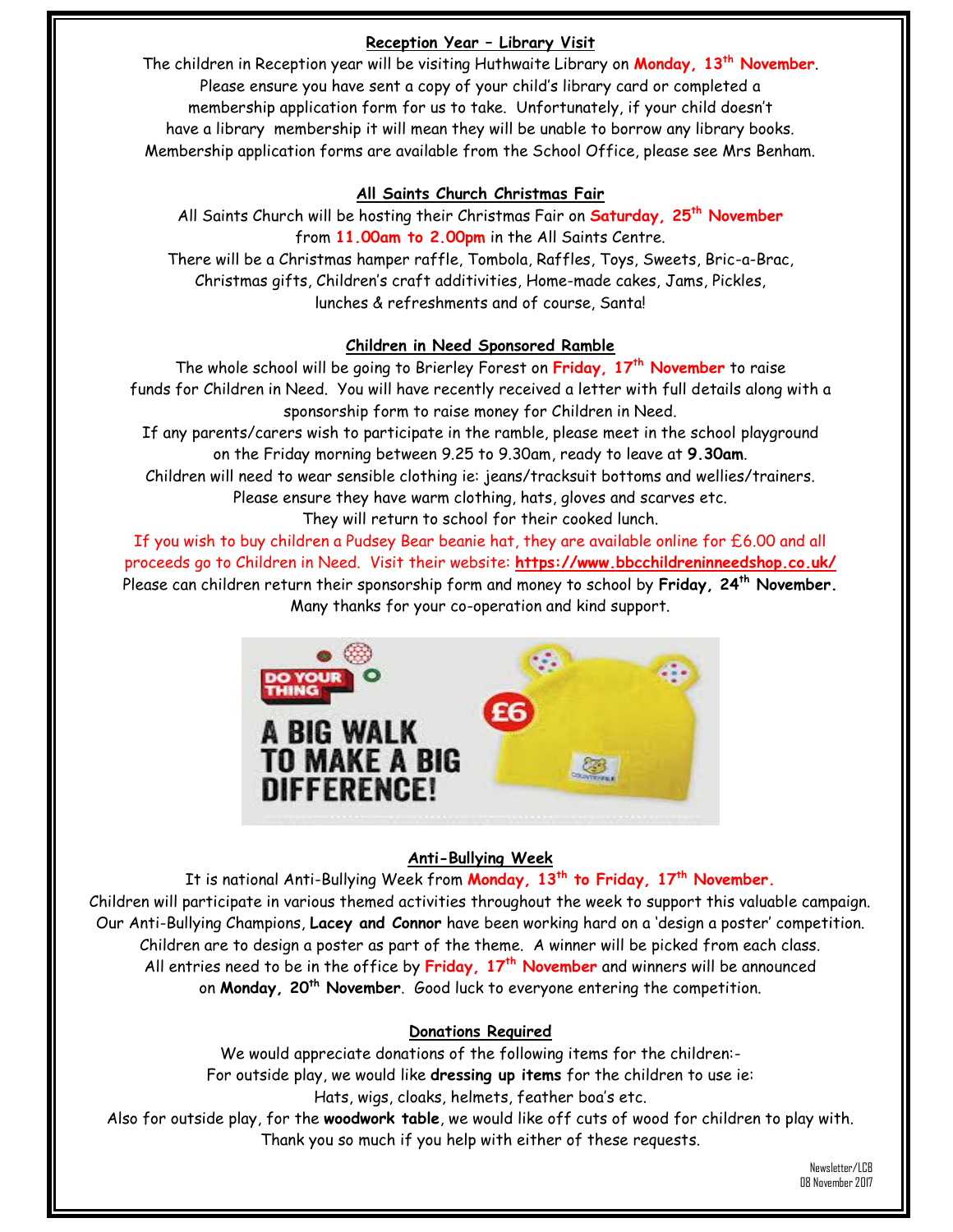

Year 1 = 99.1% *VEAVERY Year 2 = 100%* **VEAVERY** 

**WOW, what a start to the new half term!!!** Congratulations to **Reception Year** and **Year 2** for the highest attendance this week and also for achieving **100%** attendance. This is second time **Year 2** have won it so far!! **They are both the winners of 'Alfie Bear', our Attendance Teddy.** Our overall attendance for the week is **99.7%** which is absolutely fantastic and higher than our target attendance of **97%**!



Finally  $\sim$ 

Apologies for the length of this weeks newsletter, however, as we are entering the busiest time of the school year, there is so much exciting news and information to share with you! Until next week, stay safe and take care!

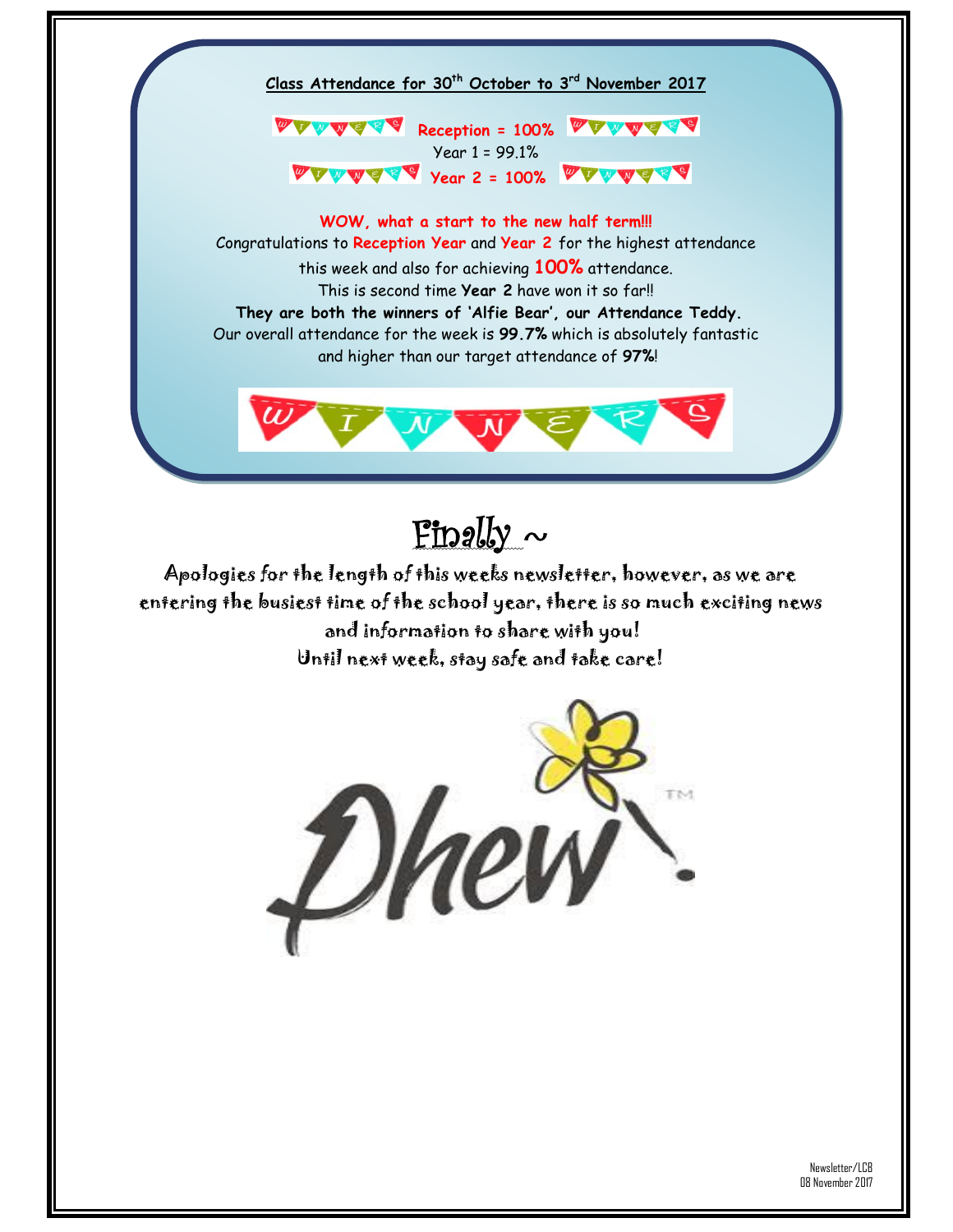# Christmas Festivities 2017

Please find below a list of all the Christmas activities we have coming up in December.

Any queries just ask at the school office.



| Event                                                                      | When                                      | Where       | Time                |
|----------------------------------------------------------------------------|-------------------------------------------|-------------|---------------------|
| <b>Christmas Fair</b><br>(PTA)                                             | Thursday, 30 <sup>th</sup> November       | School      | 3.10pm-5.00pm       |
| Beauty & the Beast<br>Pantomime                                            | Wednesday, 6 <sup>th</sup> December       | Derby Arena | Morning             |
| <b>Christingle Service</b>                                                 | Sunday, 10 <sup>th</sup> December         | Church      | 4.30pm              |
| <b>Movie Night</b><br>With popcorn & drink<br>£1.50 a ticket               | Thursday, 14 <sup>th</sup> December       | School      | 3.10pm-5.00pm       |
| <b>Christmas Jumper Day</b><br>Save the Children<br>£1.00 donation         | Friday, 15 <sup>th</sup> December         | School      | All day             |
| <b>Christmas Craft Day</b><br>Parents to be invited in<br>during afternoon | Monday, 18 <sup>th</sup> December         | School      | All day             |
| <b>Christmas Production</b><br>Pre-School &<br><b>Reception Year</b>       | Tuesday, 19 <sup>th</sup> December        | School      | 9.30am &<br>1.30pm  |
| <b>Christmas Production</b><br><b>Years 1 &amp; 2</b>                      | Tuesday, 19 <sup>th</sup> December        | Church      | 2.00pm              |
| <b>Christmas Dinner</b>                                                    | Tuesday, 19 <sup>th</sup> December        | School      | 12.00               |
| <b>Christmas Production</b><br><b>Years 1 &amp; 2</b>                      | Wednesday, 20 <sup>th</sup> December      | Church      | 9.30am              |
| <b>Christmas Party Day</b><br>& Party Lunch<br>(non uniform)               | Wednesday, 20 <sup>th</sup> December      | School      | All day             |
| Zone Christmas Disco<br>£1.50 a ticket                                     | Wednesday, 20 <sup>th</sup> December      | School      | 3.10pm-5.00pm       |
| <b>Autumn Term Ends</b><br>for children                                    | Wednesday, 20 <sup>th</sup> December      | School      | 3.10pm or<br>5.00pm |
| <b>Inset Days</b>                                                          | Thursday, 21st & Friday, 22nd<br>December | School      | Both days           |
| <b>Commence Spring Term</b>                                                | Monday, 8 <sup>th</sup> January 2018      | School      | 8.30am              |